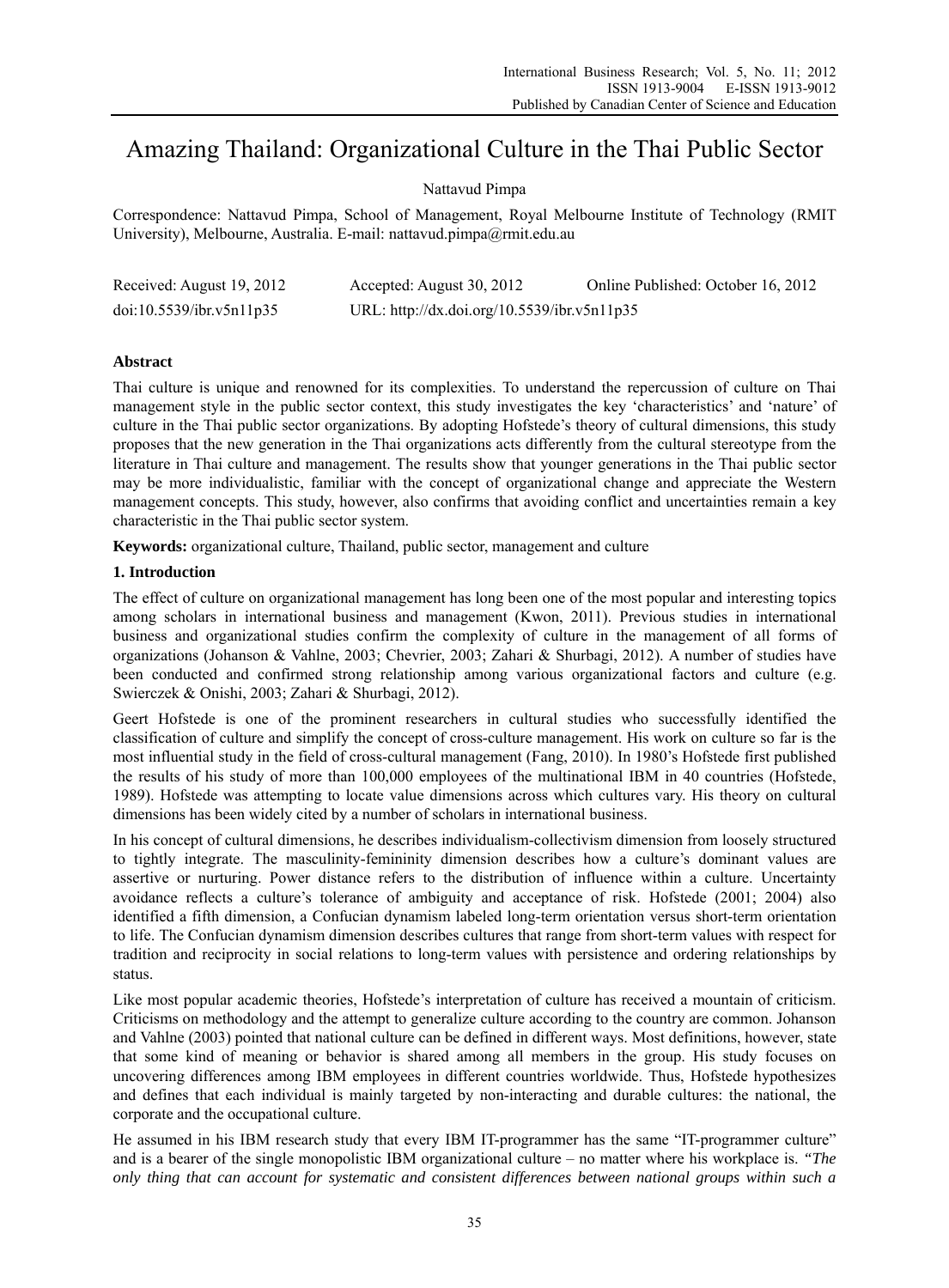*homogenous multinational population is nationality itself"* (Hofstede, 1999).

Researchers in international management (i.e. Lu & Bemish, 2001; Chevrier, 2003) pointed that the concept of cross-cultural management, such as one from Hofstede, stems from quantitative study based on North American's views to the world. Chevrier (2003) claims that, in such studies, some points on skills and traits frequently associated with successful leaders like flexibility, charisma, honesty, and self-confidence may not be useful in a cross-cultural project involving members from various cultural backgrounds. Chevrier (2003) also adds that:

*"most literature about cross-cultural leadership is normative; it is illustrated by a great amount of spicy anecdotes and success stories, but at least to our knowledge, few empirical researches have been made on actual strategies that leaders of multinational teams actually use to manage cross-cultural differences."* 

Clearly, Hofstede's cultural dimensions ignited the profound intellectual interpretation of culture and the way it affects management, from both protagonist and antagonist's perspectives. Hofstede's concept, however, may lack its validity in the society where subculture is strong, due to race and ethnicity, religion and belief, and geopolitical factor. Some researchers have identified variables such as the proportional representation of the different groups suggesting that relatively equal proportions are required to benefit from the diversity (Chevrier, 2003).

In the Thai context, it is crucial to understand the application of this concept in the contemporary Thai organizations. Key Western management practices such as the development of employee skills, knowledge management, and increasing technical and professional capabilities are common norms in modern Thai public and private organizations. However, less is known about the relationship among the practice of Western organizational culture, traditional Thai national culture and patterns of behavior among Thai workers.

#### **2. Literature Review**

According to Hofstede's analysis of Thai culture dimensions, Thailand has a low level individualism (and tends to be one of the highest in being collectivistic society). This is manifest in a close long-term commitment to the member 'group', is that a family, extended family, or extended relationships. Loyalty in a collectivist culture is paramount, and over-rides most other societal rules and regulations. The society fosters strong relationships where everyone takes responsibility for fellow members of their group (Hofstede, 1984). Thailand is a collectivist country, where "people from birth onwards are integrated into strong, cohesive in-groups, which throughout people's lifetime continue to protect them in exchange for unquestioning loyalty" (Hofstede, 2001).

One influential concept in the Thai society is "*Jong Tum Dee ta Ya Den Ja Pen Pai*" (Do the best thing but do not stand out because it will bring harm to you). The Thais believe that doing the right thing according to the group's standard is perfect. However, nobody ever wants to see anyone more outstanding than him/herself. Being outstanding from the group (เดน) can bring dissatisfaction or bad reputation to you because you can be seen as a threat for the group or your leader. On the positive side, Mulder (1994) proposed that Thai relationship build on personal motivations, based on "*Boon Koon*" (goodness or usefulness บุญคุณ) and obligation, on the need for affiliation and security, and the more intense these motivations, the more stable and predictable the relationship will be.

One should be loyal to one's parents, relatives, circle of friends and classmates; the further one moves into the realm of outsiders, the less predictable relationship will be (Mulder, 1994). This concept foster the power of group in the society when one perceives him/herself as a member of the group and should do the right thing for the group. The concern for saving face, another personality variable, is an important concept. In the collectivist society, people are concerned about what others think of their actions and try to gain respect by acting in a way that meets the expectations of the individuals around them. Their inability to understand the new system or fear of making inappropriate decisions by using information from a new system may threaten their face because it sends a 'failure' signal to co-workers.

Regarding gender orientation, Thailand has the lowest masculinity ranking among the Asian countries listed at 34, compared to the Asian average of 53 and the World average of 50. This lower level is indicative of a society with less assertiveness and competitiveness, as compared to one where these values are considered more important and significant. This situation also reinforces more traditional male and female roles within the population (Hofstede, 2001). Again, the interpretation of masculinity in the Thai society can be different from those from the West. In Thailand, being a good person means those who can give back to other people and show your care and empathy to everyone. Being genteel is very important to show your respect to other people (ออนโยน). It can be interpreted as non-competitive, passive, soft or slow person in the non-Thai context.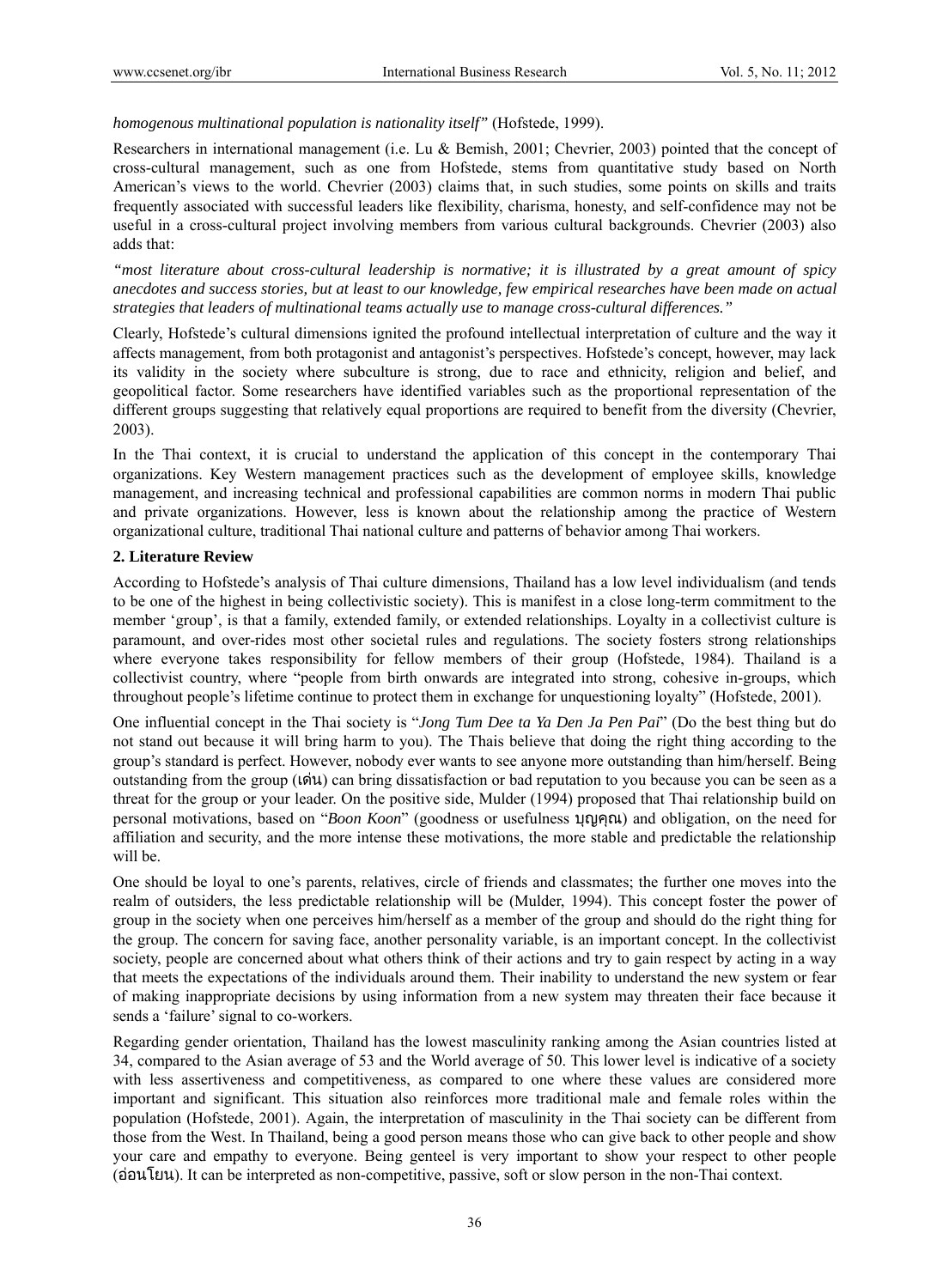In Hofstede's interpretation (2001), being masculine is being assertive, competitive and possessive. This is not ideal for Thai. Moreover, the old concept of a man is "*Chang Tao Na*" (the front legs of the elephant, leader) and the woman is "*Chang Tao Lung*" (the rear legs of the elephant, follower) has been faded away in the modern Thai organization. Like most other societies, gender equity has been emerging as a new concept in Thailand and is well received among the Thais. Thai men are still expected to lead in most circumstances, otherwise they will be perceived as unmanly men (ตุ๊ด).

The high Hofstede Dimension ranking of "Uncertainty Avoidance" in Thailand indicates that Thai society is low in level of tolerance for uncertainty. In an effort to minimize or reduce this level of uncertainty, strict rules, laws, policies, and regulations are adopted and implemented. The ultimate goal of most Thai organizations is to control everything in order to eliminate or avoid the unexpected. As a result of this high Uncertainty Avoidance characteristic, the Thai society rarely accept change and is very risk adverse. In fact, Hofstede's interpretation on uncertainty avoidance is not a foreign concept in Thailand. One of the traditional concepts in Thailand is "*Cha Cha Dai Pla Lem Ngam*" (Do thing slowly and make sure you get a beautiful big knife). This concept has profound implication on Thai ways of management because Thais tend to make sure that they will not take risk in any activities, if the quality and practices are uncertain.

Hofstede classified Thailand into a large power distance culture in which "superiors and subordinates consider each other as existentially unequal … [and] subordinates are expected to be told what to do" (2001). According to Hofstede, Thai workers expect to accept 'command' from the boss and tend not to refuse his/her boss. This is because the boss is on the top of management hierarchy. Compared to other societies, Hofstede confirms that the power distance is very significant in the Thai society. Morakul and Wu (2001) found that Thai subordinates accept a hierarchical order and appreciate strong leadership. Liu and Mackinnon (2002) found support that a personality variable, external locus of control due to more powerful others, is related to the power distance dimension. The Thai people, in a high (large) power distance society in which inequality is accepted as a norm, are more likely to ascribe control of events to outside forces, such as more powerful others. This point applies in various settings such as educational institution, business organization and government (Pimpa, 2009).

In the Thai society, the concept of "Ti Tum Ti Soong" is very prominent. Thai tends to believe in Karma and its effect on presence. This is related to their position in family, workplace and society. They are destined to be in the position to accept those who were born in the rich and powerful family. That is destiny and they simply cannot change it. Their position (Ti) is fixed by their familial and social status. The boss represents people at the top of organization or social hierarchy. This is their position and you tend to accept them because of their position, not what they did for the organization. This is simply noticeable in Thailand when people from a handful of influential family tend to have their own spaces in the 'high society'. (ไฮโซ)

Mulders (1994) pointed that Thais deal with power in the social structure in various ways. Symbols of status and power are displayed and Thai people live up to them. Leaders in Thai organizations must realize that to exert or press their position and cause other people feel slighted (Nov Na น้อยใจ) or repressed (Kud Jai ขัดใจ) is loathsome.

For Thais, they perceive the role of leader as a controller rather than a colleague. This may be called 'superior-inferior' concept, which is dominant in Thai organizations (Thanasankit & Corbitt, 2000). Inferiors in the Thai organizations may be politely and subtly indicated his/her lower position. As long as the atmosphere of friendliness dominates, status and hierarchy will be accepted and appreciated (Mulders, 1994).

Finally, goal orientation which refers to how much society values long-standing-as opposed to short term-tradition values. When Hofstede added this dimension to his theory, he identified long-term orientation society as a place where people place a high value on education, focus on the significance of family and the elder in the family, ordering relationship by status and observing this order, and emphasizes strong work ethic. Thailand scores 56, which is classified as somewhat high long-term orientation. Hofstede attempts to make a link between strong long-term orientation and strong confucious society. Thailand is a Buddhist society with a strong confucious background (Mulders, 1994) where Buddhism deals essentially with virtue and wisdom. The concept of "*Morng Karn Klai*" (looking ahead) is very common in Thai organization. Children are taught to think ahead about their future and parents believe that education is a form of investment for the long-term prosperity of their children. Most Thai organizations would follow the strong work ethic for the long-term benefits of their organizations. For Thais, staying in one organization for decades is common because it is a sign of long-term commitment and stability of their life. This idea reflects a strong concept of "*Morng Karn Klai*" in the Thai society.

Previous studies (i.e. Morakul & Wu, 2001; Swierczek & Onishi, 2003) adopted Hofstede's cultural dimensions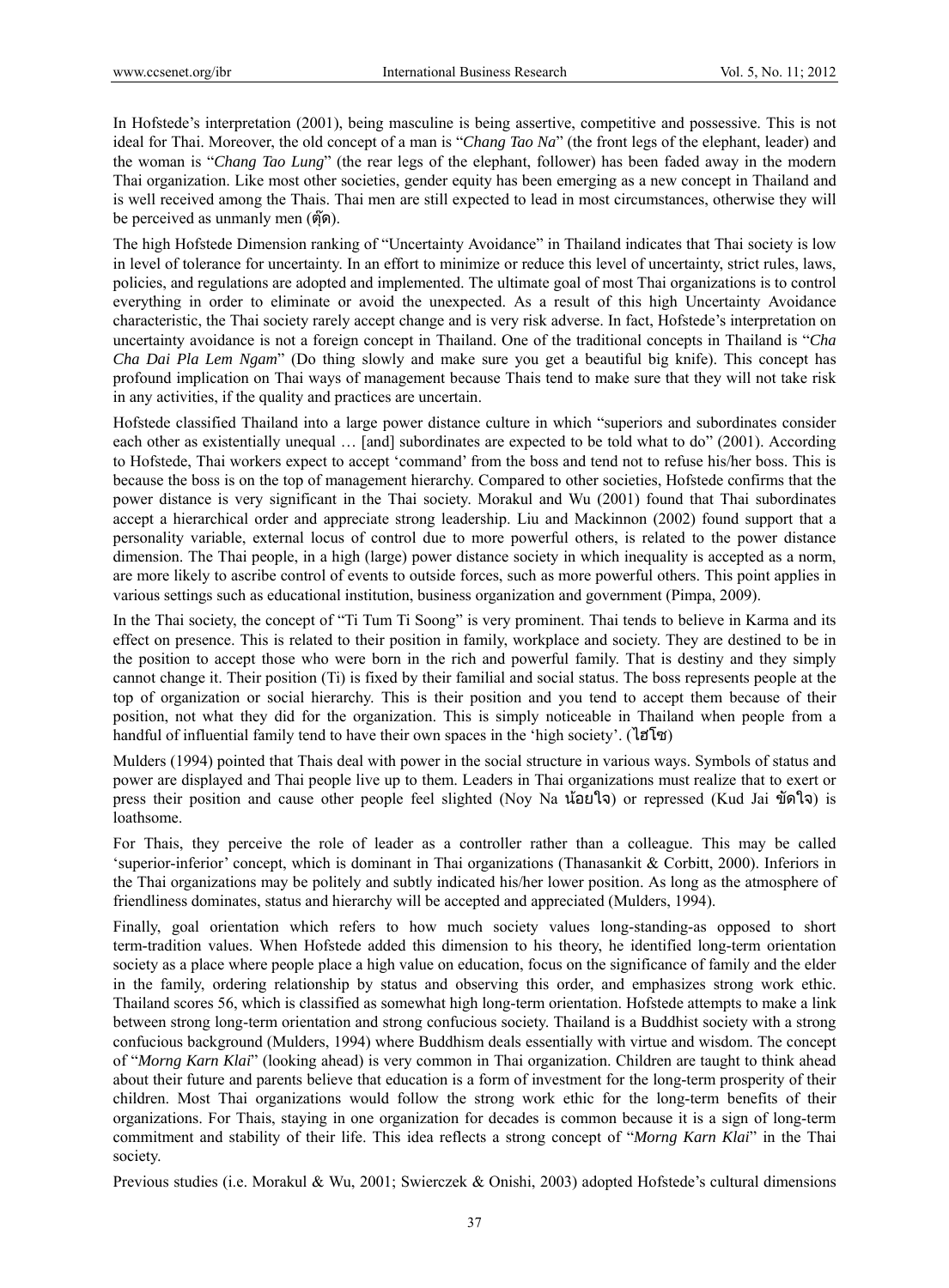to identify the effects of culture in Thai organizations. Almost all of them investigated the influence of the Thai culture on the management of private organizations. Although public sector is among the key systems that drive the country, only a handful of studies can identify the effects of culture on private organizations (Th. As public sector is among the key growing sector in Thailand and has gone through the structural reform, understanding the organizational culture through its perspective is essential for the long-term benefit of Thailand.

### **3. Research Methodology**

As identified in the literature, Thai culture is multi-faceted and influential. Organizations in Thailand are influenced by the local culture in various ways. Previous studies identify that culture can influence organizational factors and behaviors such as leadership, communication, decision-making style or strategic thinking (Swierczek & Onishi, 2003). Due to the gap in the literature on cultural factors and management in Thai public sector, the researcher aims to identify the differences among the Thai public sector staff members, by adopting Hofstede's cultural dimensions to identify the pattern of culture in the Thai public sectors. Alkailani et al. (2012) and Gong et al. (2007) supported that Hofstede's model is still considered the most robust measure of national culture because of its substantial face validity. The researcher, thus, has adopted this model for the current study. The key questions for this paper include:

- 1. What are the key organizational culture differences among Thai public service officers?
- 2. What are the implications for the management of modern Thai public sector organizations?

#### *3.1 Research Approaches*

Quantitative research methodology is adopted as a key approach for this research, due to the nature of research questions. This research aims to investigate and compare differences among groups of Thai public servants regarding their perception on cultural dimensions. Thus, the research aims to quantify the differences among these groups and interpret the effects of cultural dimensions from their perspectives.

### *3.2 Participant Characteristics*

The participants of this study are public sector officers under the Thai Ministry of Education. The Ministry of Education is selected because it has a combination of academic and administrative in the nature of work. Furthermore, according to the Thai national budget in 2008, the Ministry of Education was ranked highest in budget and spending. It is also one of the key Ministries according to the National Social and Economic Development plan. Researcher contacted the Ministry of Education and asked for permission to collect the data from schools, vocational colleges and the office of local education in the Northeastern and Central Thailand. Four hundred questionnaires were sent to 20 secondary schools, 10 vocational colleges, and 20 offices of local education. 134 questionnaires were completed and returned to the researcher. Profile of the participants in this study is presented in Table 1.

| Sex                          | Female = 107, Male = $27$                |
|------------------------------|------------------------------------------|
| Level of Education           | Undergraduate = $127$ , Postgraduate = 7 |
| Experiences in Public Sector | $4-6$ yrs = 5 Officers                   |
|                              | $5-7$ yrs = 11 officers                  |
|                              | 10 yrs and longer $=$ 118 officers       |
| <b>Marital Status</b>        | Single = 14, Married = 109, $N/A = 10$   |
| Organisations                | School = $34$                            |
|                              | Vocational College $= 35$                |
|                              | Local Educational Office = $65$          |

## *3.3 Instrument for Data Collection*

The instrument was a questionnaire composed of two parts: the first part related to culture dimensions, based on Hofstede's theory (25 items); while the second part related to participants' demographic information (5 items). The organizational culture was developed from Hofstede's culture dimensions (1984) and various concepts on Thai cultural models from the Thai and non-Thai context.

To verify the inter-item reliability of the instrument, Cronbach's alpha was conducted. In this case alpha coefficients higher than 0.7, demonstrated the high reliability of the instrument. One of the ways in which to ensure acceptable content validity is to put it through a process of judgmental validation by experts in this area.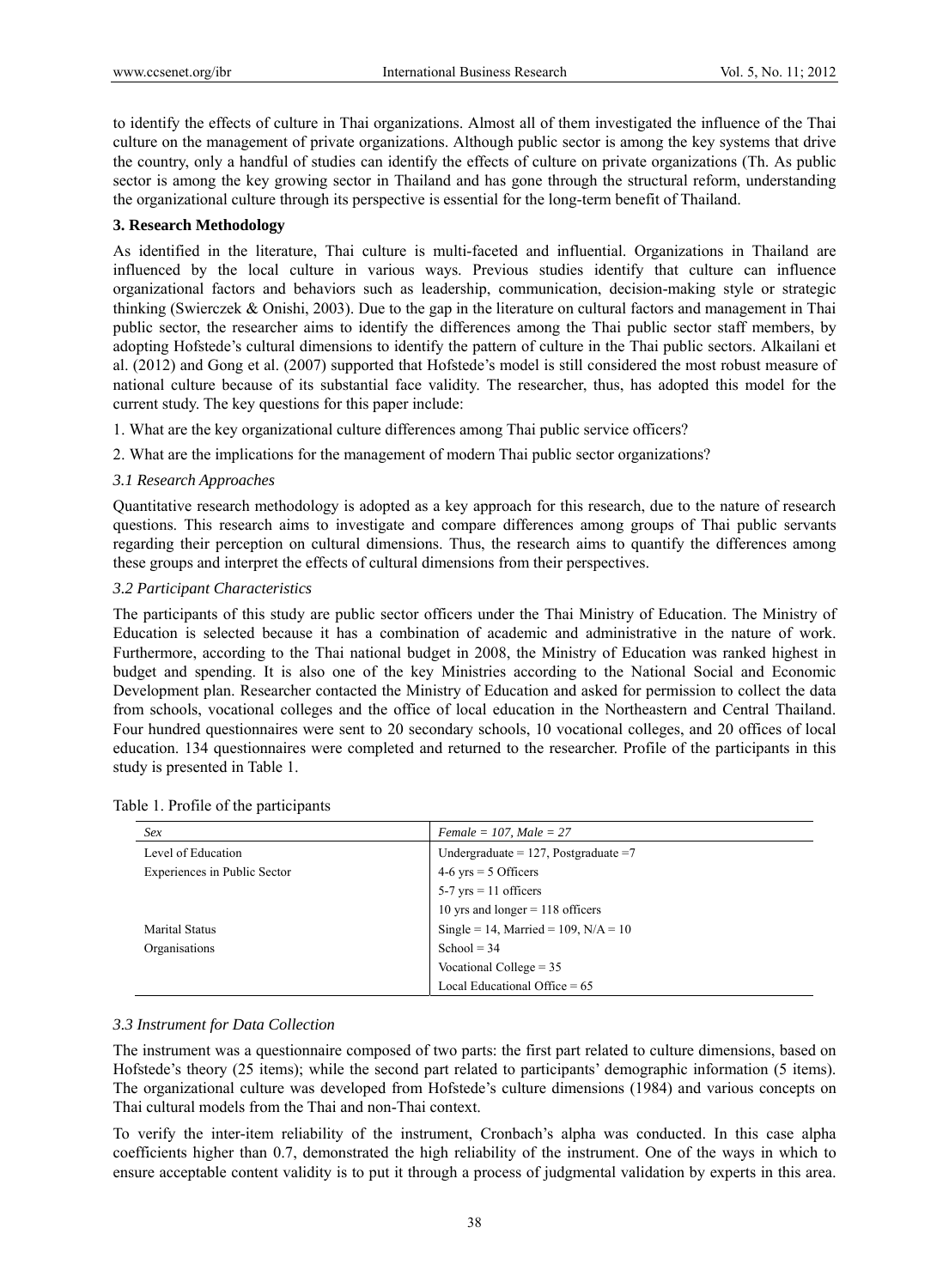This was done and, in this case, the experts were two academics in international management. They provided feedback that helped the researcher to reiteratively edit the questionnaire.

#### *3.4 Data Analysis*

In this study, the research adopted some inferential statistical techniques to analyze quantitative data. An independent sample t-test was conducted to compare the cultural dimensions scores for Thai male and female public servants. In the second stage of the analysis, one-way between-groups analysis of variance was conducted to explore the impact of work experiences on cultural dimensions.

#### **4. Results**

The analyses indicate significant difference in power distance ( $t = -2.08$ ,  $p = .03$ ), collectivism ( $t = -3.13$ , p  $=$  .01), and masculinity (t = 3.01, p = .00) among Thai male and female public service officers. In terms of power distance, the results show that Thai female public servants tend to accept the power from the leaders within the organization. The analysis also confirms that Thai female are more collectivistic in the organization than Thai male public servants. Not surprisingly, Thai male public servants are more aggressive and assertive than female public servants. Table 2 illustrates the differences among Thai male and female public servants.

|  |  | Table 2. Sex and Cultural Dimensions |
|--|--|--------------------------------------|
|  |  |                                      |

| <b>Dimensions</b>            | Male | Female |         |     |
|------------------------------|------|--------|---------|-----|
| <b>Uncertainty Avoidance</b> | 3.90 | 3.78   | .53     | .59 |
| Power Distance               | 3.06 | 3.46   | $-2.08$ | .03 |
| Collectivism                 | 2.04 | 3.00   | $-3.13$ | .01 |
| Masculinity                  | 3.29 | 2.32   | 3.01    | .00 |
| Long-term Goal               | 3.73 | 3.68   | .25     | .80 |

By using level of education to compare their perceptions regarding organizational culture, the results only indicate significant difference among public servants with undergraduate and postgraduate qualifications on masculinity dimension ( $t = -2.91$ ,  $p = .04$ ). The mean scores indicate that public servant with postgraduate qualifications are more aggressive, task-oriented and try to achieve goals than those with undergraduate qualification (undergraduate  $= 2.29$ , postgraduate  $= 3.00$ ). Table 3 illustrates the comparison among Thai public servants with undergraduate and postgraduate qualifications.

Table 3. Level of Education and Cultural Dimensions

| <b>Dimensions</b>            | <b>Undergraduate</b> | Postgraduate |         | P   |
|------------------------------|----------------------|--------------|---------|-----|
| <b>Uncertainty Avoidance</b> | 3.81                 | 3.73         | .43     | .67 |
| <b>Power Distance</b>        | 3.45                 | 3.19         | 1.82    | .07 |
| Collectivism                 | 2.94                 | 2.75         | .84     | .41 |
| Masculinity                  | 2.29                 | 3.00         | $-2.91$ | .04 |
| Long-term Goal               | 3.69                 | 3.65         | .22     | .82 |

Finally, a one-way between-groups analysis of variance was conducted to explore the impact of work experiences on cultural dimensions. Subjects were divided into three groups according to their experiences in public sector (Group 1: 4-6 years, Group 2: 7-9 years, Group 3: 10 years and longer). The analyses indicates statistical significance among Thai public servants in levels of collectivism ( $F = 3.69$ ,  $p = .02$ ,  $\eta$ 2 = .02) and masculinity (F = 13.67, p = .00,  $n2 = .01$ ).

Regarding difference among groups, post-hoc comparisons using the Tukey HSD test indicated that, for collectivism, the mean score for public servants who work in the range of 5-9 years ( $M = 15$ ,  $SD = 4.46$ ) differ significantly from those who work longer than 10 years ( $M = 2.30$ ,  $SD = 4.55$ ).

The analysis on masculinity indicates that the mean scores for public servant who work in the public system for 5 to 9 years ( $M = 4.50$ ,  $SD = 4.22$ ) differ significantly from those who stay in the system for 10 years or longer  $(M = 2.30, p = 4.32)$ . Table 4 illustrates the comparisons among Thai public servants who have different years of service in the public system.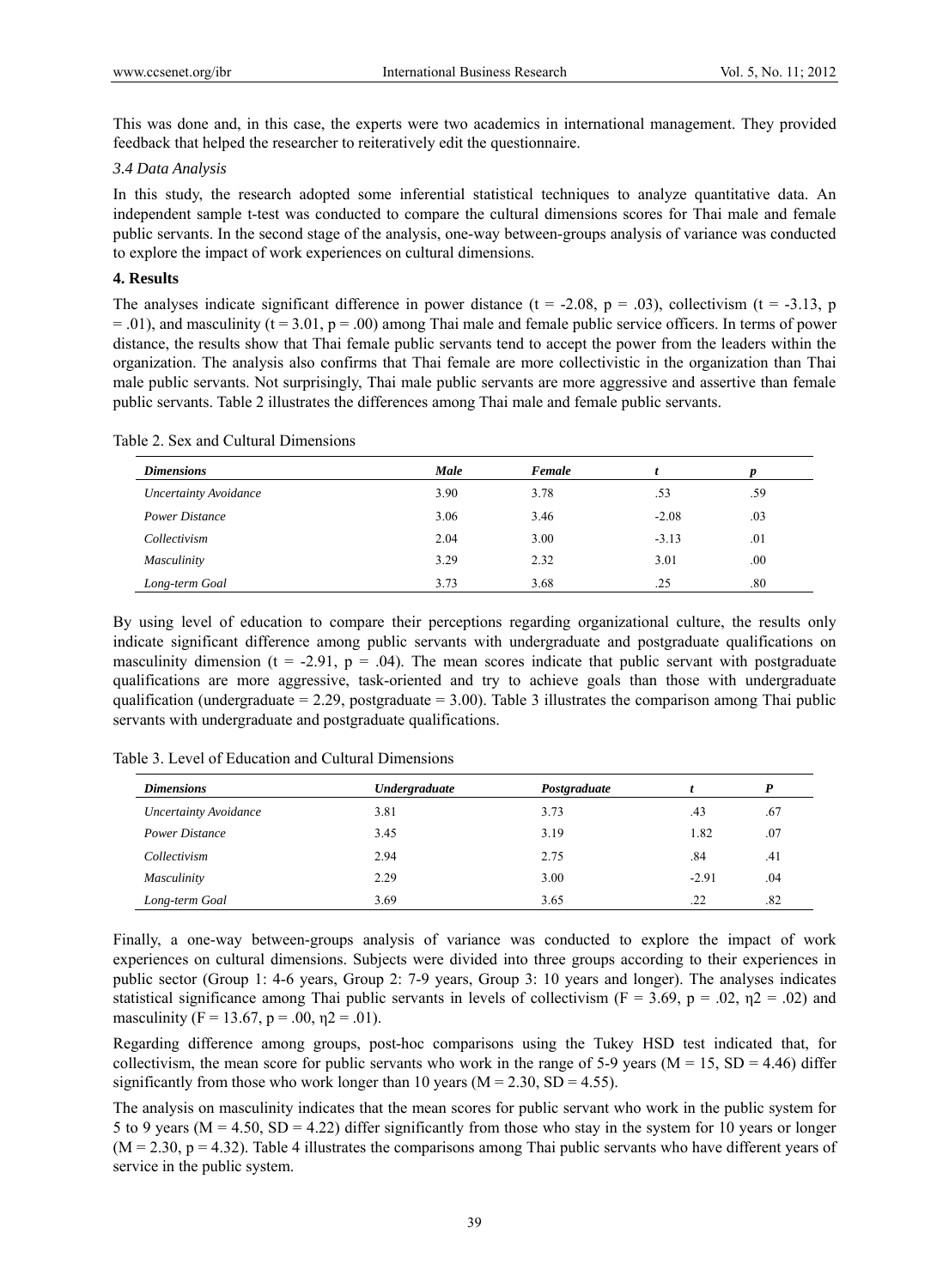| <b>Dimensions</b>            | $4-6$ vrs | $5-9$ yrs | 10 yrs and more |       |     |
|------------------------------|-----------|-----------|-----------------|-------|-----|
| <b>Uncertainty Avoidance</b> | 3.81      | 4.10      | 3.78            | .46   | .63 |
| <b>Power Distance</b>        | 3.56      | 3.30      | 3.41            | .23   | .79 |
| Collectivism                 | 2.80      | 2.15      | 2.96            | 3.69  | .02 |
| Masculinity                  | 2.60      | 4.50      | 2.30            | 13.67 | .00 |
| Long-term Goal               | 4.14      | 3.55      | 3.67            | 1.51  | .22 |

Table 4. Experiences in Public Sector and Cultural dimensions

#### **5. Discussion**

This study reveals a number of points related to the concept of cultural dimensions in the Thai public sector organizations. Of all five dimensions, the results confirm that gender orientation (masculinity) is significant among different groups of public sector officers, based on sex, education and experiences in the public system. Obviously, Thai male public officers with high level of education and some experiences in the public system can be categorized under strong masculine. According to Hofstede, they are more competitive, goal-driven and aggressive than their colleagues. The concept of masculinity can also be interpreted in the sense of gender equity. This study confirms that, among Thai public sector officers, those with higher level of education and have some experiences in the public system are more into gender equity than those with level of education and experiences in the system.

The aspect of collectivism among Thai public sector officers is clearly supported among older generation in this study. This study, however, confirms that the younger generation in the Thai public system is as collectivistic as what reported in Hofstede's work in 1980s. The results from this study reveal that public sector officers tend to be collectivist in their early years and then be more individualistic after spending more time in the public sector system. This can be explained by the nature of Thai public sector organization where new staff needs to rely upon the support of the leader (Tan or ทาน). In most Thai public sector organizations, the leadership of '*Tan*' is very strong among old generation. When one serves in the system for a long period of time and gain a strong status in the organization through the ranking and promotional system, one will become '*Tan*' whom everyone, particular new staff, will succumb to his/her power. It can be difficult for young staff to be outstanding and outspoken at the early years without gaining a strong support from '*Tan*'.

The concept of power seems to be strong among Thai public officers. This can be inter-linked with the concept of '*Tan*' in the Thai organization. Thai female public sector officers seem to accept the power of the boss more easily than their male colleagues. This point confirms that it is not a norm of practice in Thai public sector to challenge their superior (or the power in the organization). Superior who holds power and plays a crucial role in decision-making, strategic planning and implementation will be respected in the organization (Yeganeh & Su, 2007). When compare power dimension to other four cultural dimensions, it is confirmed that this aspect is still very strong in the Thai organization and will hardly change.

This point is also well-supported by Fang (2010) that in the Hofstede paradigm, Asian organizations are routinely described as collectivistic. Fang (2010) proposed that Asians (including Thai) can be collectivistic thinking and actions may be prioritized and individual identities and initiatives may be dampened and invisible. Similarly, Alkailani et al. (2012) also argued that assumption that people who grow up in the same place will share similar views about life does not apply to the contemporary organization.

It is evident that avoiding conflict and uncertainties will remain a key characteristic in the Thai public sector system. This point may contribute to one characteristic of the Thai public sector organization. They may not like to express their feelings and thinking in the public space, due to the power distance issue in the governmental system. In fact, they may be reluctant to express their ideas and feelings because they do not want to be perceived as those who challenge the leaders. Arguing with superior or colleagues may be seen as trouble-maker of the organization. Perhaps, being quiet and obedient is a sign of good follower in the Thai public system.

In terms of goal orientation, staff members in the Thai public sector system seem to look at the long term prospects of their organizations. The concepts of "Looking ahead" and "Strategic Planning" seem to fit well in the Thai public sector system. Although the analyses do not confirm significant differences among various groups of public sector officers, it is not possible to claim that Thai public sector officers can be strong in goal orientation. With the strong link with building relationship by status in the power distance dimension, this study confirms that Thai public sector officers can build this form of long-term prospects in the organization via the relationship, network and support from those who control power in the organization. Being seen as the follower of the leader who can plan for the future of the organization, Thai staff will agree to have their leaders plan a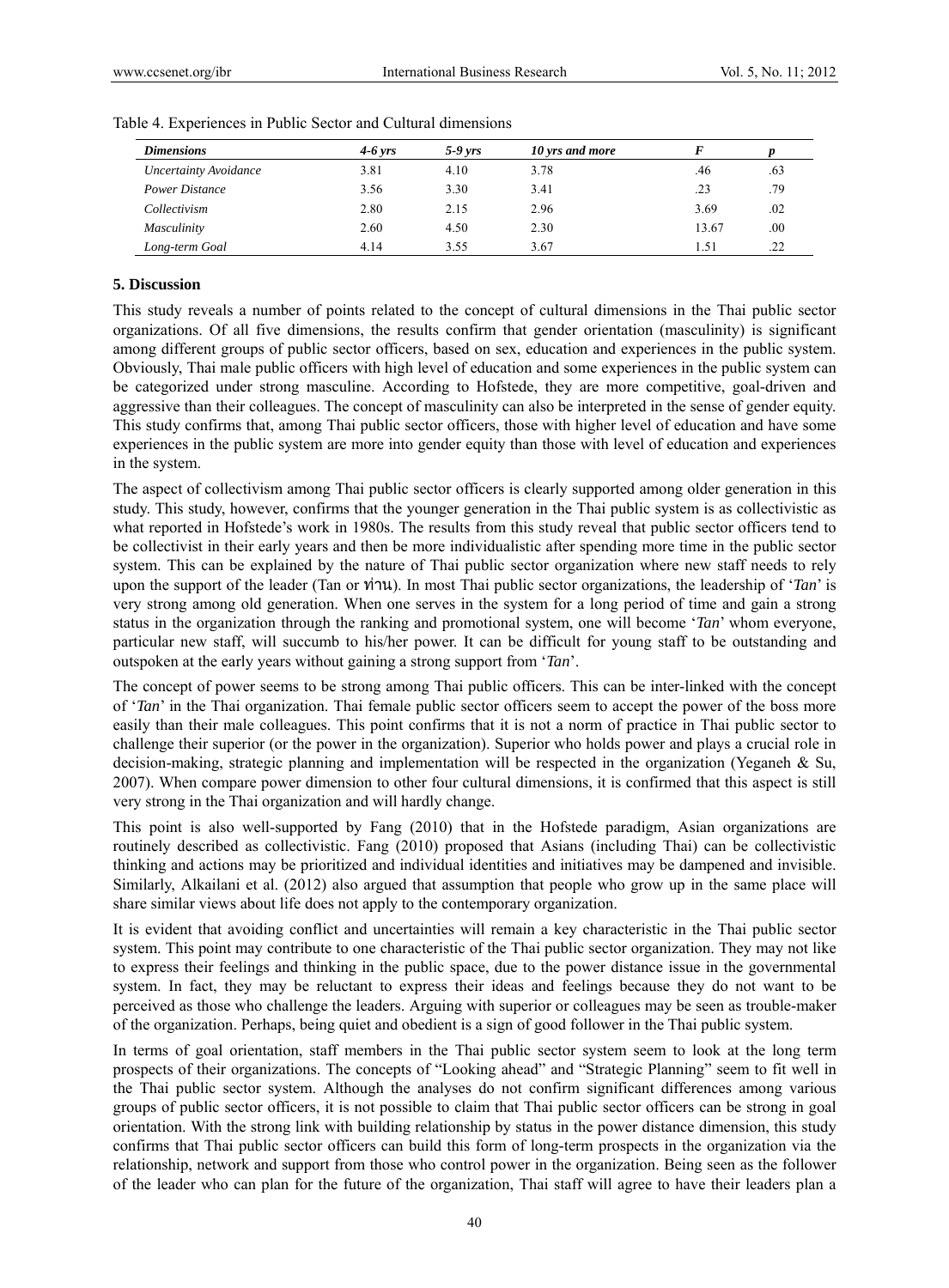person to be the potential leader for the 'better' future of the organization.

One of the key points from this study is 'change' in the Thai organization is constant. The results from this study confirm some similarities and differences with previous studies in 1980s. This is not uncommon to claim that all aspects of cultural dimension will change with time and situations in the society. In the case of Thailand, key aspects on gender and group orientation have been changing constantly and it is clearly reflected from the attitude of the participants in this study. Some dimensions, however, remain unchanged. This will be an interesting time to observe the current and future of the Thai society because of the local and global changes.

Due to its current political reform, public sector management is one of the key mechanisms for Thailand to move to the next step. Therefore, comprehending cultural values lying within the organization is crucial for the development of the reform. What we see as a stable factor in the Thai society may change with time. The complication of Thai culture is unique and deserves careful attention by researchers and practitioners in organizational management in Thailand.

#### **Acknowledgements**

I would like to acknowledge the support from the Ministry of Education and all Thai participants from different schools and colleges in this study.

#### **References**

- Alkailani, M., Azzam, I., & Athamneh, A. (2012). Replicating Hofstede in Jordan: ungeneralized, re-evaluating the Jordanian culture. *International Business Research*, *5*(4), 71-80. http://dx.doi.org/10.5539/ibr.v5n4p71
- Chevrier, S. (2003). Cross-cultural management in multinational project groups. *Journal of World Business*, *38*(2), 141-149. http://dx.doi.org/10.1016/S1090-9516(03)00007-5
- Fang, T. (2010). Asian management research needs more self-confidence: reflection on Hofstede (2007) and beyond. *Asia Pacific Journal of Managemen*t, *27*, 155-170. http://dx.doi.org/10.1007/s10490-009-9134-7
- Gong, W., Lee, Z., & Stump, R. (2007). Global internet and access: Cultural considerations. *Asia Pacific Journal of Marketing, 19*(1), 57-74. http://dx.doi.org/10.1108/13555850710720902
- Hofstede, G. ( 2001). *Culture's consequences: comparing values, behaviors, institutions and organizations across nations*. Sage, Thousand Oaks, CA.
- Hofstede, G. (1980). *Culture's consequences: international differences in work-related Values*. Sage, Beverly Hills, CA.
- Hofstede, G. (1984). National cultures revisited. *Asia Pacific Journal of Management*, *2*, 22-28. http://dx.doi.org/10.1007/BF01732507
- Hofstede, G. (1989). The universal and the specific in 21st-century global management. *Organizational Dynamics*, *28*(1), 34-43. http://dx.doi.org/10.1016/S0090-2616(00)80005-4
- Hofstede, G. (2004). Business goals and corporate governance. *Asia Pacific Business Review*, *10*, 292-301. http://dx.doi.org/10.1080/1360238042000264379
- Johanson, J., & Vahlne, J. (2003). Business relationship learning and commitment in the internationalization process. *Journal of International Entrepreneurship*, *1*, 83-101. http://dx.doi.org/10.1023/A:1023219207042
- Kwon, Y. (2011). Relationship specific investments, social capital, and performance: the case of Korean exporter/foreign buyer relations. *Asia Pacific Journal of Management*, *28*(4), 761-773. http://dx.doi.org/10.1007/s10490-009-9172-1
- Lu, W., & Beamish, P. (2001). The internationalization and performance of SMEs. *Strategic Management Journal*, *22*, 565-586. http://dx.doi.org/10.1002/smj.184
- Morakul, S., & Wu, F. (2001). Cultural influence on the ABC implementation in Thailand's environment. *Journal of Managerial Psychology*, *16*(2), 142-58. http://dx.doi.org/10.1108/02683940110380960
- Mulder, N. (1994). *Inside Thai society: an interpretation of everyday life*. Bangkok, Thailand: Duangkamol Press.
- Pimpa, N. (2009). Learning problems in transnational business education and training: the case of MBA in Thailand. *International journal of Training and Development, 13*(4), 262-279. http://dx.doi.org/10.1111/j.1468-2419.2009.00331.x
- Swierczek, F., & Onishi, J. (2003). Culture and conflict: Japanese managers and Thai subordinates. *Personnel*